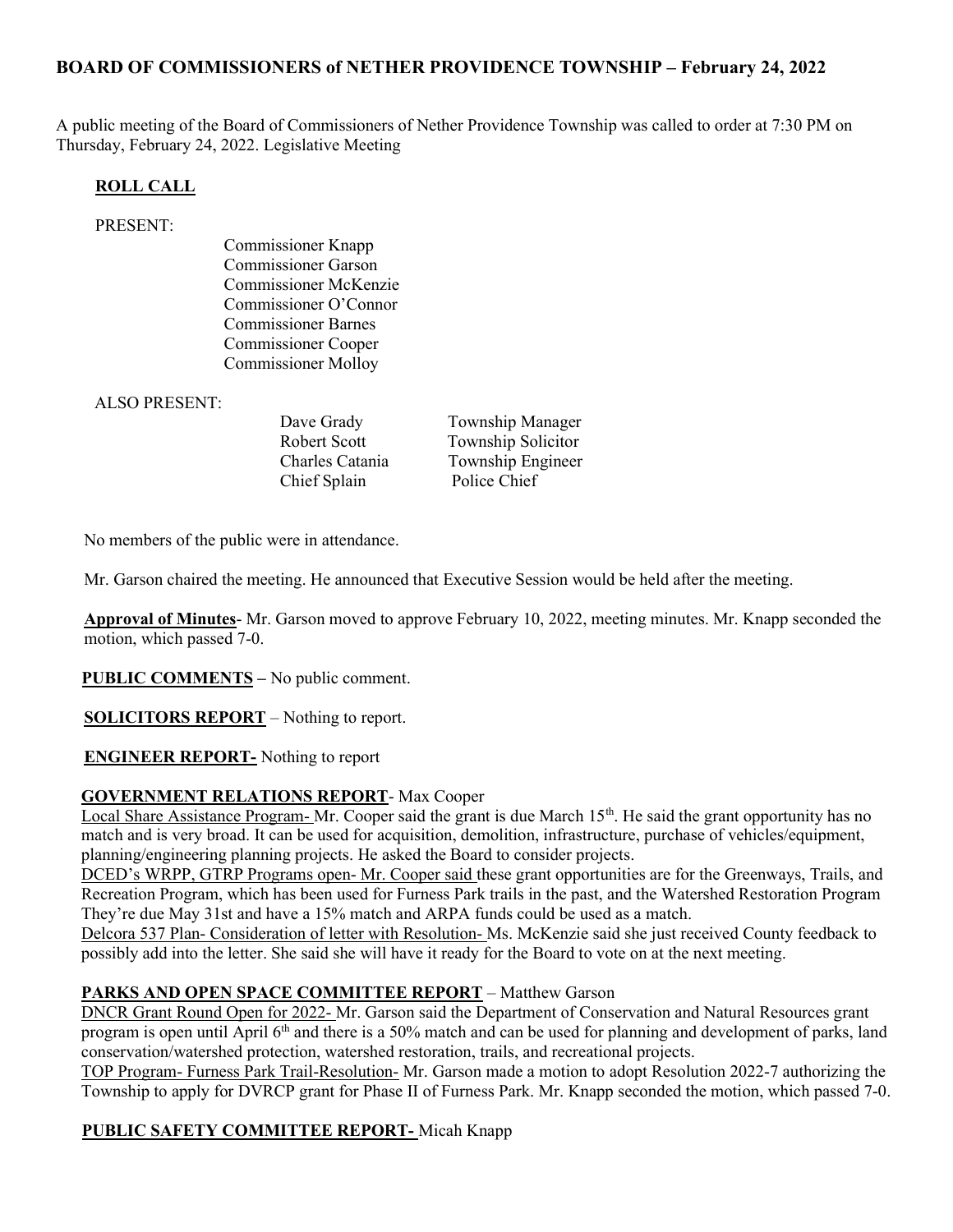Penn St-One way- Mr. Knapp said that the Township has begun receiving feedback on the idea of making Penn Street a one-way road. He noted the response has been mixed so far. He said Township will keep tallying responses.

Approval of Police Chief's contract extension- Mr. Knapp made a motion to Approve of Police Chief Splain's Contract extension. Mr. Garson seconded the motion, which passed 7-0.

### FINANCE & ADMINISTRATION COMMITTEE – Kaitlin McKenzie

Single Audit- Moore Road sidewalk- Ms. McKenzie made a motion to approve Bee Bergvall & Co. to perform a single audit related to the federal funds received for the Moore Road Project in 2020. Mr. Molloy seconded the motion, which passed 7-0.

Bills List- Ms. McKenzie highlighted several items in the bills list, and then she made a motion to approve the Bills list in the amount of:

> P card- \$45,166.65 A/P Interim Bills- \$7,260.00 A/P Interim Funds - \$1,704,022.74 A/P Bills- \$124,033.32

Mr. Garson seconded the motion, which passed 7-0.

Township Taxes Typo- Mr. Garson informed the public that two typos have been brought to the Tax Collector's attention. First, the millage rate printed on the tax bills is last year's rate. Second, the overdue dates printed are a year ahead, as it should say bills will go to collections on February 28, 2023. The amounts for residents' taxes are correct. If you would like a new tax bill printed with the correct information, please email Kris Laubscher at taxcollector@netherprovidence.org.

## COMMUNITY, HEALTH, AND ENVIRONMENT REPORT- Shaina Barnes

CRC Stream Cleanups in March- Leiper Park and Smedley Park- Ms. Barnes said the Chester Ridley Crum Watershed (CRC) stream cleanups will be on March 26<sup>th</sup> from 9 AM to 11:30 AM, and volunteers are needed. CAT Group Clean ups Completed- Ms. Barnes Thanked the CAT Club for their work on February  $12<sup>th</sup>$  &  $21<sup>st</sup>$ . EAC Update- Mr. Molloy said the EAC is excited for the sub-committee to form which will address the waste and recycling on a Township level. He said Mr. Bill Silverstein, of the EAC, is seeking a position as a Board member for the Delaware County Solid Waste Authority or as a member of the Zero Waste advisory group. Additionally, he said the EAC had discussed the importance of native plants and how more community education on native plants could help.

### INFRASTRUCTURE AND PUBLIC WORKS COMMITTEE REPORT – Robert O'Connor

Comprehensive Road Resurfacing Discussion- Mr. Cooper provided an overview of an Excel document that he and Mr. Grady created, and the purpose was to show a roughly five-year plan to create a road resurfacing plan. He said the current road resurfacing replacement schedule is roughly 40-50 years, whereas a good practice is to have the roads repaved every 15-20 years. In order to do so, the Township would need to be budgeting approximately \$540,000 each year into the future, which is much higher than the roughly \$200,000 that has been used from Liquid Fuels. There was a significant amount of discussion regarding the benefits of taking out a loan to frontload the work. Mr. Cooper said he feels that the Township should take advantage of the low interest rates for a loan in order to do upfront work before the projected high rate of inflation makes the paving costs increase significantly in the coming years. Mr. Cooper made a motion to authorize the Township manger to explore the cost of a five-year loan with the Delaware Valley Regional Financing Authority. Mr. Molloy seconded the motion, which passed 7-0.

E. Possum Hollow Sidewalk- Mr. O'Connor said the E. Possum Hollow sidewalk project would begin the week of March 21<sup>st</sup>. Chief asked the Board to authorize making Kershaw Road, in between Possum Hollow and Brookhaven Road, a no parking zone from 8 AM to 4 PM, Monday through Friday. The Board was in agreement.

E Rose Valley Rd Sidewalk- He said the sidewalk project will start in mid-April. Premier Concrete will be doing the sidewalk, and more information will be shared as it is made available.

Putnam Blvd Safety concerns Discussion- Speed humps & Lighting- Mr. O'Connor thanked Chief and the township Engineer for their help with the concerns. He is still talking and working with residents to find a solution.

Highway Report- Mr. O'Connor read the highway report. He said the work performed included their normal operations and other items such as:

· Cut tree that was hanging in Furness Park per neighbor's request.

· Completed Christmas tree pick up.